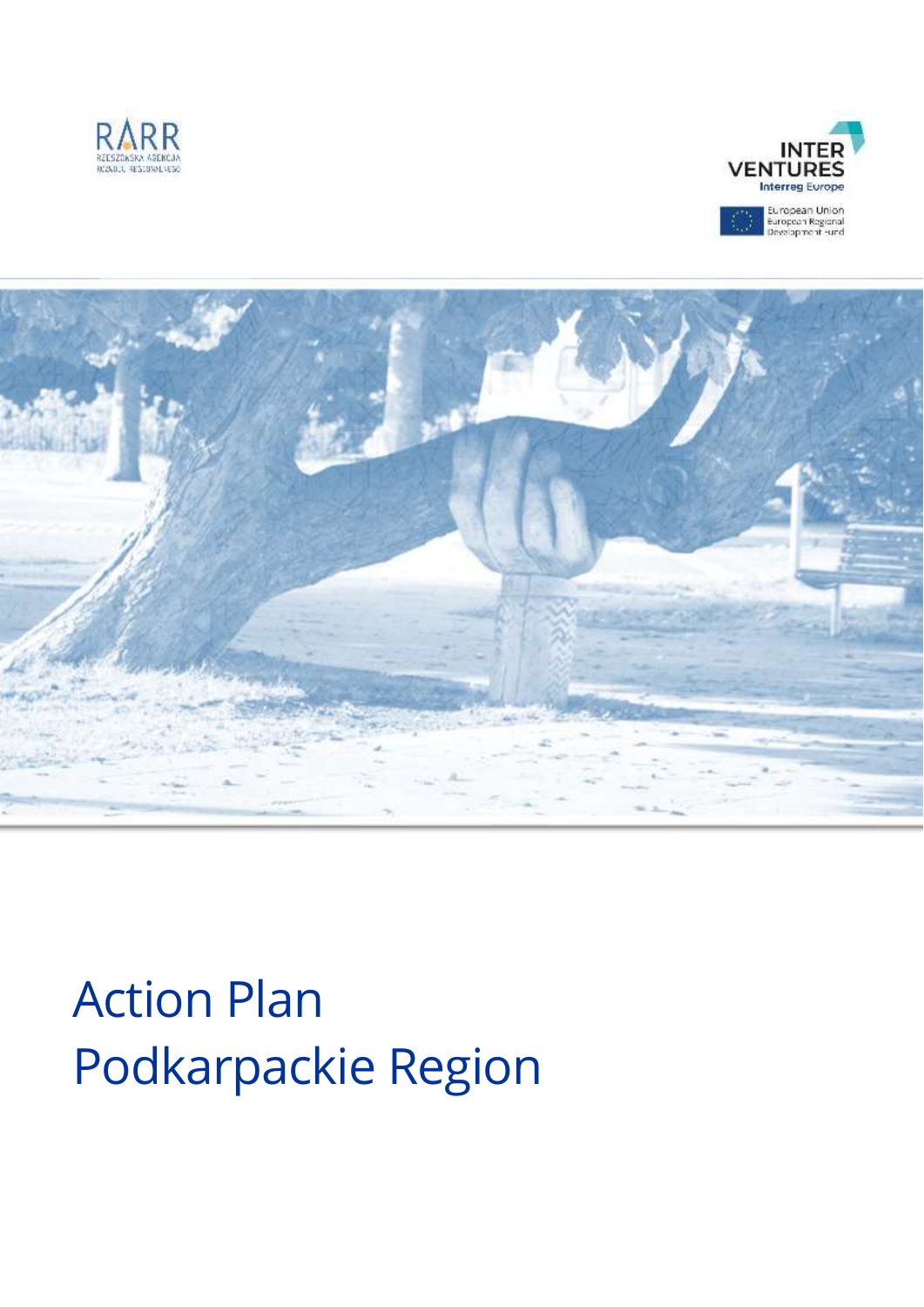# **Contents**

Charles Corporation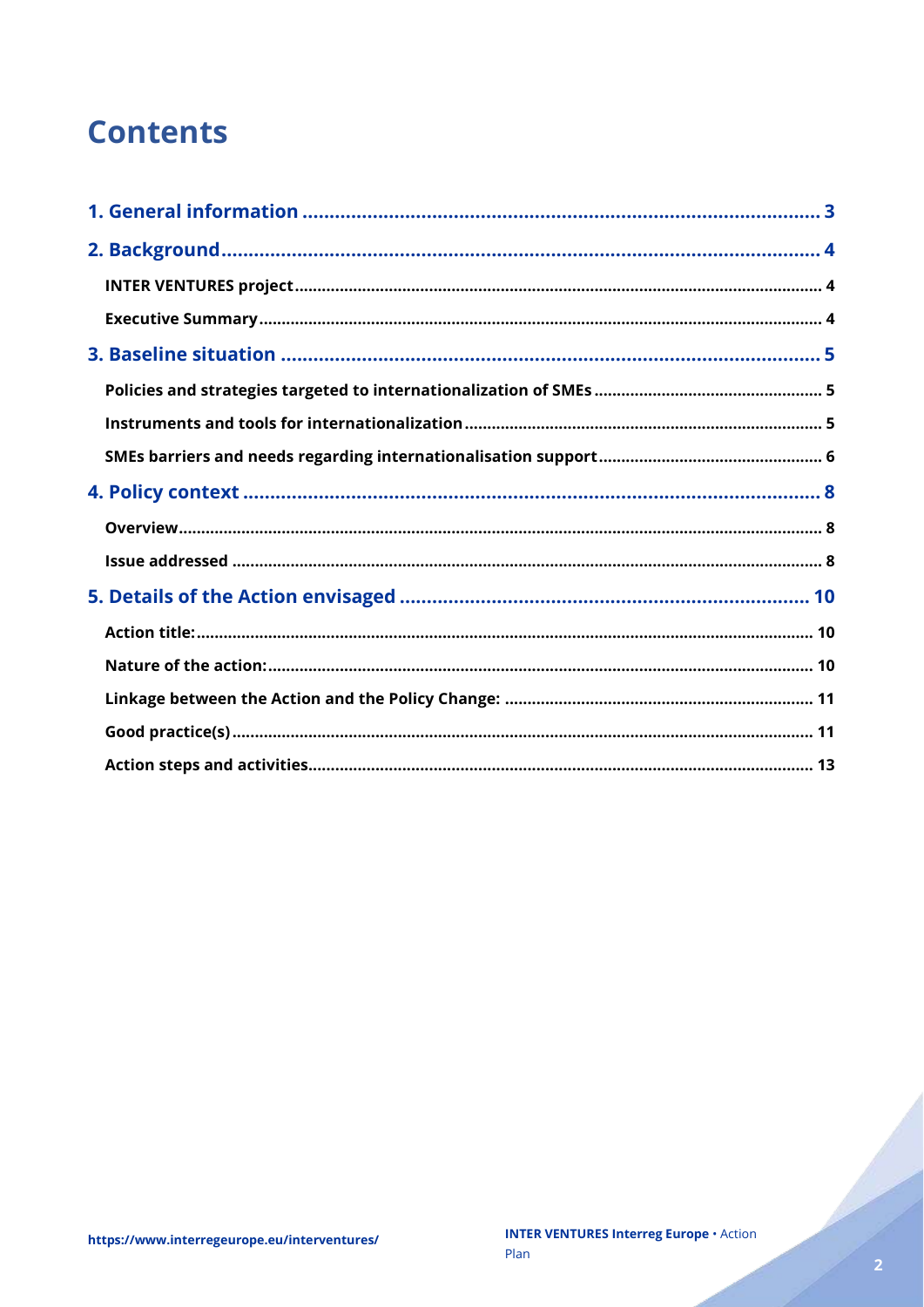# <span id="page-2-0"></span>**1. General information**

**Project:** Policies to promote the internationalisation of SMEs for more competitive regional ecosystems in border areas of the EU

**Partner organisation:** Rzeszow Regional Development Agency

**Other partner organisations involved:** Association of the Carpathian Euroregion Poland

The Ministry of Infrastructure and Development

Voivodship Labor Office in Rzeszów

**Region:** Podkarpackie Region

**NUTS2 region:** Podkarpackie Region

**Contact person:** Marek Duda, Karolina Krukowska

**Email address:** [kkrukowska@rarr.rzeszow.pl,](mailto:kkrukowska@rarr.rzeszow.pl) mduda@rarr.rzeszow.pl

**Phone number:** +48 17 86-76-216, +48 17 86-76-215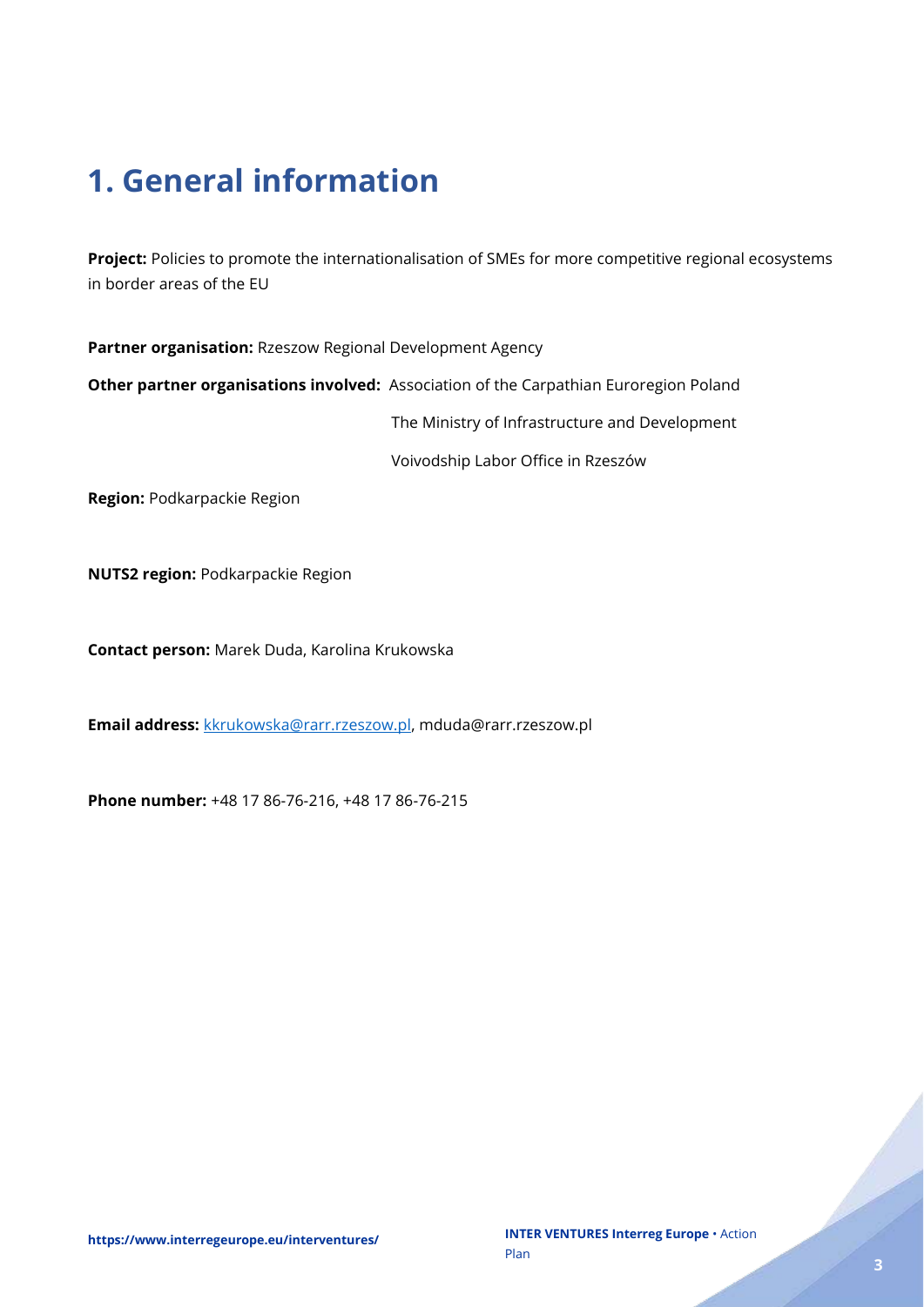# <span id="page-3-0"></span>**2. Background**

### <span id="page-3-1"></span>INTER VENTURES project

INTER VENTURES aims to help SMEs located along national borders to internationalise their activities. This will spur growth and make EU cross-border regions more competitive. The present Action Plan is prepared in the frame of INTER VENTURES project.

## <span id="page-3-2"></span>Executive Summary

The main goal of the Action Plan is to increase the competitiveness of Podkarpackie Region by enhancing the number of enterprises, put more emphasis on the support and encouragement, and as a result, promote and develop entrepreneurship and transnational cooperation of SMEs of the Podkarpackie Region and other border regions. This improvement is necessary to trigger activities that will increase the visibility of the Podkarpackie Region on the international market. The INTER VENTURES project has contributed to that improvement via the development of a new project implemented under **Operational Programme Knowledge Education Development for years 2014-2020 (OP KED).** The project's actions are: improving the entrepreneurial competences (in the form of trainings) of 48 professionally inactive young people aged 18-29, including disabled people living in the Podkarpackie Region who lost employment after March 1st, 2020, as well as improving the labor market situation of 40 people who will start a business by June 30, 2023. 40 out of 48 project participants **will be granted non-returnable funds** to start business activity, plus a **small amount distributed each month for the period of six months to cover the business management costs**. Women will be granted additional point during application evaluation to encourage their entrepreneurship. The fact that working women are particularly affected by the COVID-19 crisis leads to further risk of exacerbating gender inequalities in the labor market. Globally, almost 40% of all female employment works in sectors facing difficulties with pandemic restrictions. The training programmes provided under this Action Plan include elements related to SME internationalization. Project participants will be advised on **the sources of funding** and on the **forms of assistance** available for starting a business abroad (e.g. in case of **export activities**)**.** Project participants will also be provided with assistance in creating business plans to target potential activity abroad. In addition, interested participants will have the possibility to meet with representatives of **European Enterprise Network (EEN)** and the **Investor Service Center (COI)** operating under RARR. These organizations will help the successful applicants find foreign contractors, choose the international market or advise on the possibility of obtaining EU funding for internationalization activities, e.g. Go to brand under the Intelligent Development Operational Programme for years 2014-2020 or Internationalization under Operational Programme Eastern Europe for years 2014-2020.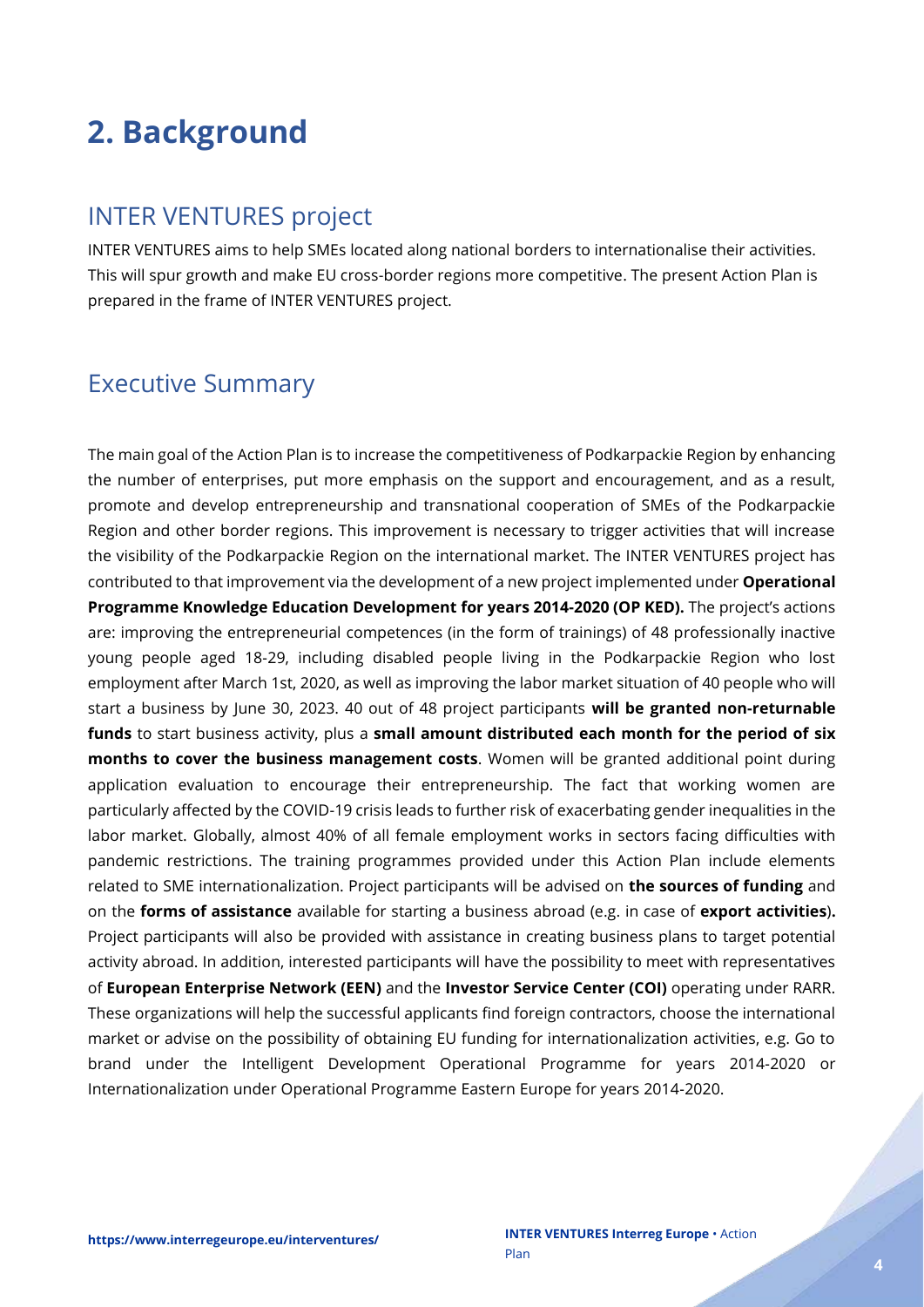# <span id="page-4-0"></span>**3. Baseline situation**

# <span id="page-4-1"></span>Policies and strategies targeted to internationalization of SMEs

There are a few strategies that target SMEs' internationalization, the following are among them

**1. Strategy for Responsible Development to 2020 (with perspective for 2030),** approved by the Council of Ministers, aims at creating conditions for the growth of income of Polish residents, increasing social, economic, environmental and territorial cohesion. **Main objectives:** sustainable growth based on knowledge, data and organizational excellence, socially sensitive and territorially balanced development, effective state and institutions for growth, **social and economic inclusion**. The connection between the strategy and the policy instrument is to permanently integrate young people in the labour market, in particular those at risk of social exclusion. **Internationalization activities:** export and promoting SMEbased economy having the highest potential for developing cross-border cooperation, increasing links with international markets through expanding the group of entities participating in international exchange also with non-EU countries and increasing exports of technologically advanced goods.

**2. The Strategy of Podkarpackie Region Development 2020,** created by Podkarpackie Region authorities, aims at increasing national/international competitiveness of the region's economy, boosting income and the population's standard of living, intensifying cooperation with neighboring countries and **creating conditions for higher employment**. The connection between the strategy and the policy instruments to permanently integrate young people in the labour market, in particular those at risk of social exclusion. **The perspective for 2030** targets the support in region's economy internationalization, including SMEs, support of local exporters in entering international markets; support in the development of business models for international activity; support of local government in attracting foreign investors; strengthening international partnership with Slovakia and Ukraine; intensification of activities within the Carpathian Macroregion and for the Macroregional Strategy for the Carpathian region; effective use and development of the achievements of the Carpathian Euroregion; participation in international organizations, establishing partnerships to strengthen the region's competitiveness.

### <span id="page-4-2"></span>Instruments and tools for internationalization

Currently, the operational programmes targeting SMEs internationalisation in Podkarpackie Region are as follows:

**1. Operational Programme for Podkarpackie Region for years 2014-2020** is financed from the ERDF and the ESF**, implemented by** the Board of the Podkarpackie Region and Voivodeship Labor Office in Rzeszów that is responsible for education, personal development or social integration. **The objectives/aims:** strengthening and use of economic and social potential of the region for its sustainable and intelligent development, strengthening innovation and competitiveness of the region's economy,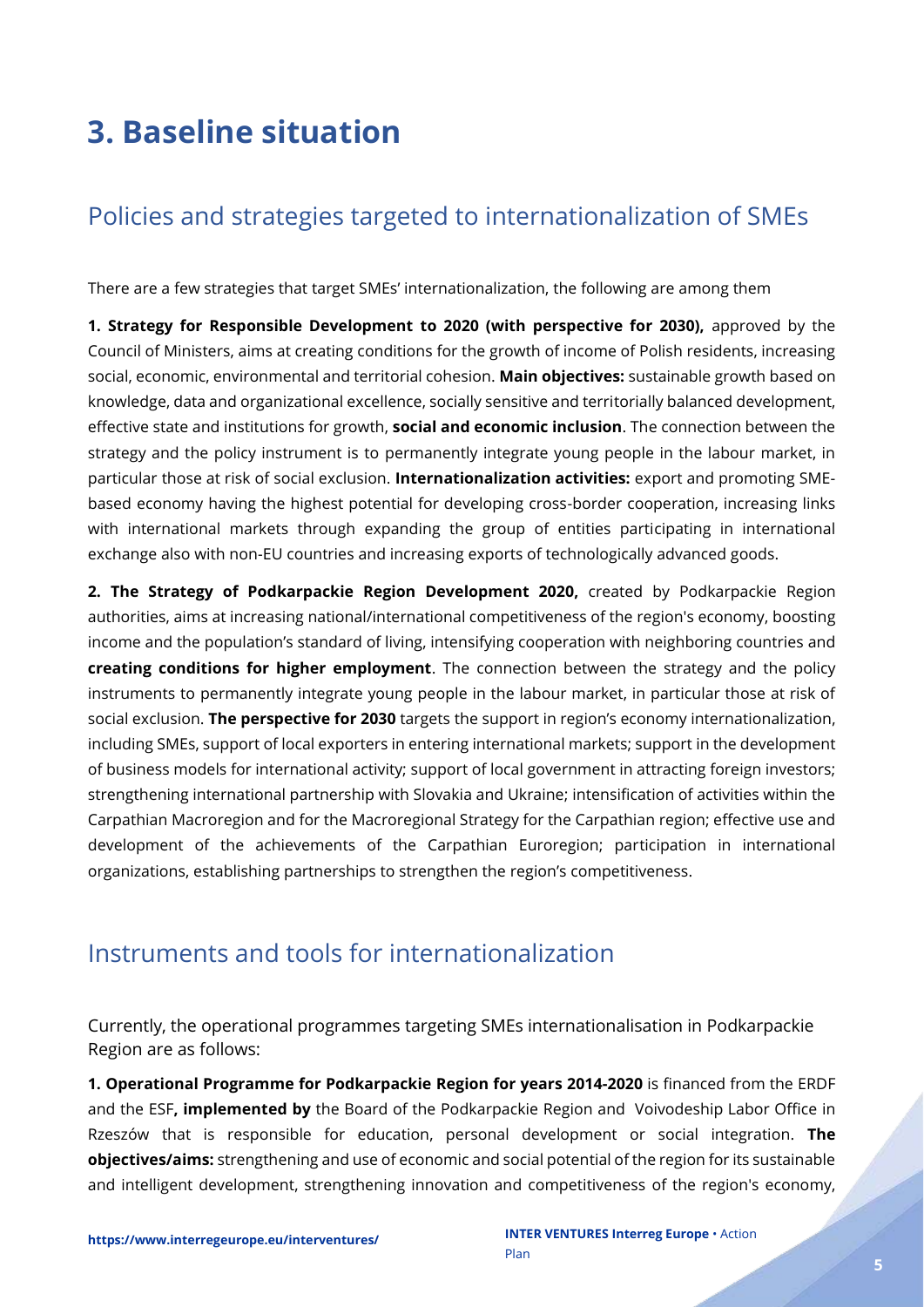developing region's entrepreneurship, disseminating information and communication technologies, equalizing educational opportunities for students, modernizing and adapting education processes to the needs of the regional labor market, increasing the number of people prepared to enter/re-enter the labor market, increasing the number of newly established companies, improving access to social services and health services in the region.

**2. The Operational Programme Eastern Poland 2014-2020** - financial support instrument for five voivodships of Eastern Poland: Lubelskie, Podlaskie, Podkarpackie, Świętokrzyskie and Warmińsko-Mazurskie, that strengthens activities carried out under the regional/national 2014-2020 programmes. Aim: increasing the competitiveness and innovation of the Eastern Poland macroregion.

**3. Operational Programme Knowledge Education Development 2014-2020 (OP KED),** financed from ESF, Youth Employment Initiative (YEI) and the state budget. It supports the activation of unemployed people under 30, higher education, social innovation, mobility and transnational cooperation, reforms in the areas of employment, social inclusion, health and good governance. **Areas of support:** young people on the labor market, social innovations, development of transnational cooperation aiming at supporting Polish entities with foreign partners (e.g. developing new solutions/adapting solutions used by other countries).

# <span id="page-5-0"></span>SMEs barriers and needs regarding internationalisation support

**The Regional Situation Analysis Report** conducted in the framework of INTER VENTURES project showed that:

- 80% of the surveyed entrepreneurs, in the last 5 years, did not take advantage of any financial forms of support available;
- 94.6% of the surveyed entrepreneurs who conduct business activity abroad did not take advantage of any non-financial support in the last 5 years

**The Regional Situation Analysis Report** also presents an in-depth analysis of different factors that have an impact on SMEs internationalization. To those factors belong: **needs, barriers and drivers** that all together trigger cross-border activities.

The **main factors** driving the internationalization of SMEs, indicated in the surveys and emphasized by experts, are mainly related to globalization of the world economy. These factors include, among others: ongoing processes of lowering trade barriers around the world, improved logistics and communication systems available to all enterprises, and training, advisory and financial support for public and non-profit institutions for SMEs in the field of internationalization of their activities.

The survey respondents defined **the most important drivers to SMEs internationalization** as follows: support for partners from abroad, websites adopted to foreign customers, search for financial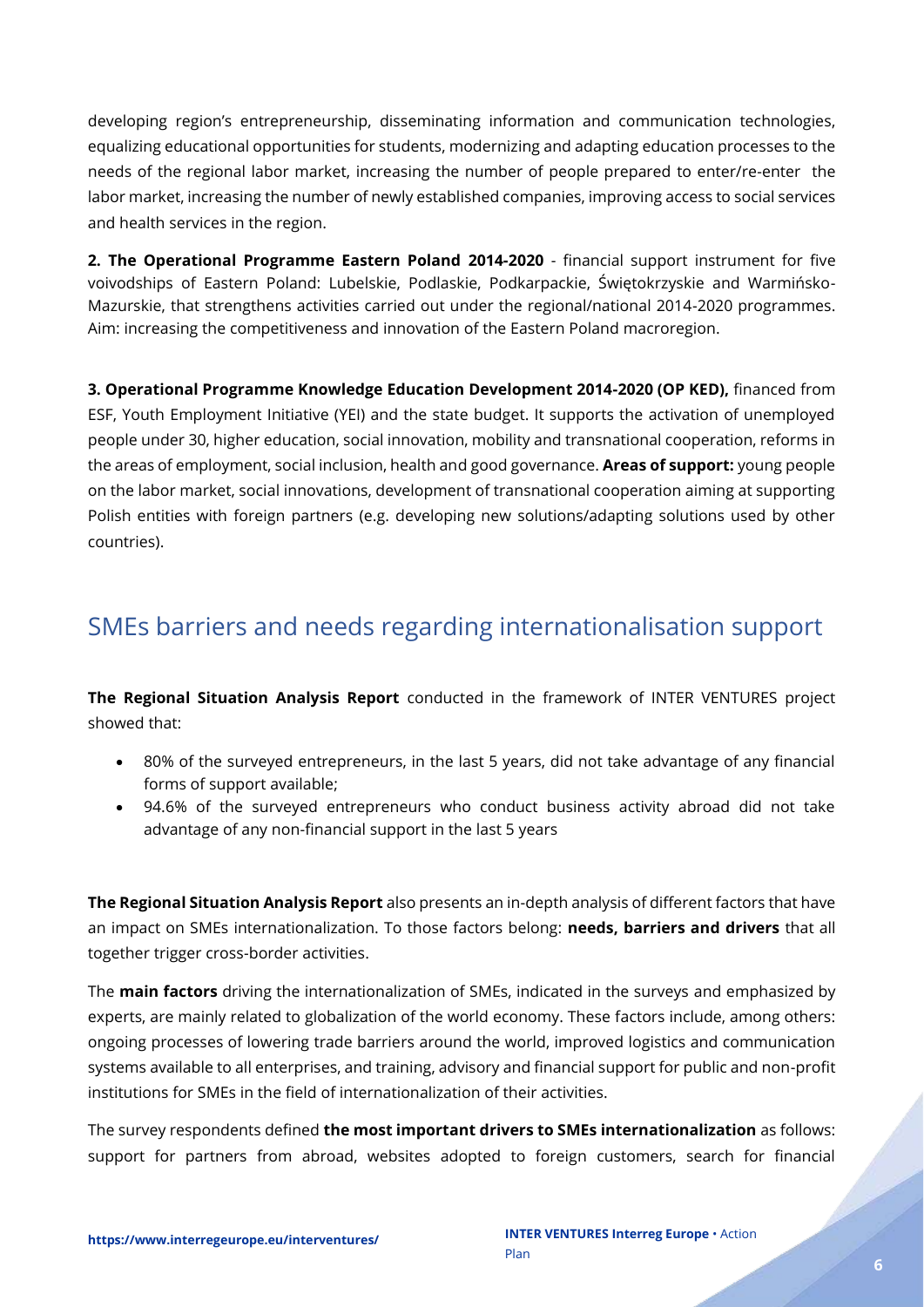opportunities, joint communication and promotion services, search for distribution channels, search for joint international events or organization of network and B2B activities in foreign country.

The Regional Situation Analysis focused also on the barriers that prevent SMEs internationalization.

#### **SMEs pointed out the following barriers**:

- shortage of human resources for export activities**,** insufficient level of qualifications and/or training of staff for internationalization - **internal barriers,**
- difficulties in identifying foreign business opportunities, lack of possibilities of contact with potential foreign clients **- external barriers.**

#### **Experts / stakeholders of business-supporting institutions** identified the following barriers:

- insufficient employee competences,
- insufficient support from public and EU funds especially in the field of export to foreign markets,
- no use of cross-borderism in the case of Podkarpackie Region,
- limited demand on foreign markets for products offered by SMEs,
- limited financial resources of SMEs allowing to start and increase activity on foreign markets,
- legal regulations hindering the safe development of activity on foreign markets,
- limited access to selected export markets due to costly regulations protecting certain markets against Polish exporters.

#### **Barriers for SME internationalization generated on the basis of conclusions**

- **system barriers**, incl. insufficient support from public institutions dedicated to microentrepreneurs, lack of instruments and infrastructure in enterprises, lack of certificates and implemented quality systems
- **prevalence of small companies**, family companies, lack of human resources and potential
- **financial barriers**, i.e. high export costs, risk bearing, incl. resulting from exchange rates fluctuations and a lack of predictability
- **administrative barriers**

The in-depth **RSA Report** has unveiled **needs** of SMEs that would improve the SME internationalization and as a result increase their competitiveness**.** These needs are as follows:

- to focus more on competing in terms of quality and innovation, and not only on lower production costs,
- to search more intensively for information on the possibility of undertaking FDI (Foreign Direct Investment),
- greater cooperation with institutions such as the Polish Information and Foreign Investment Agency, the Ministry of Economy, international chambers of commerce or entities operating in the region offering advisory assistance in this area,
- greater activity towards concluding international agreements to facilitate Polish FDI,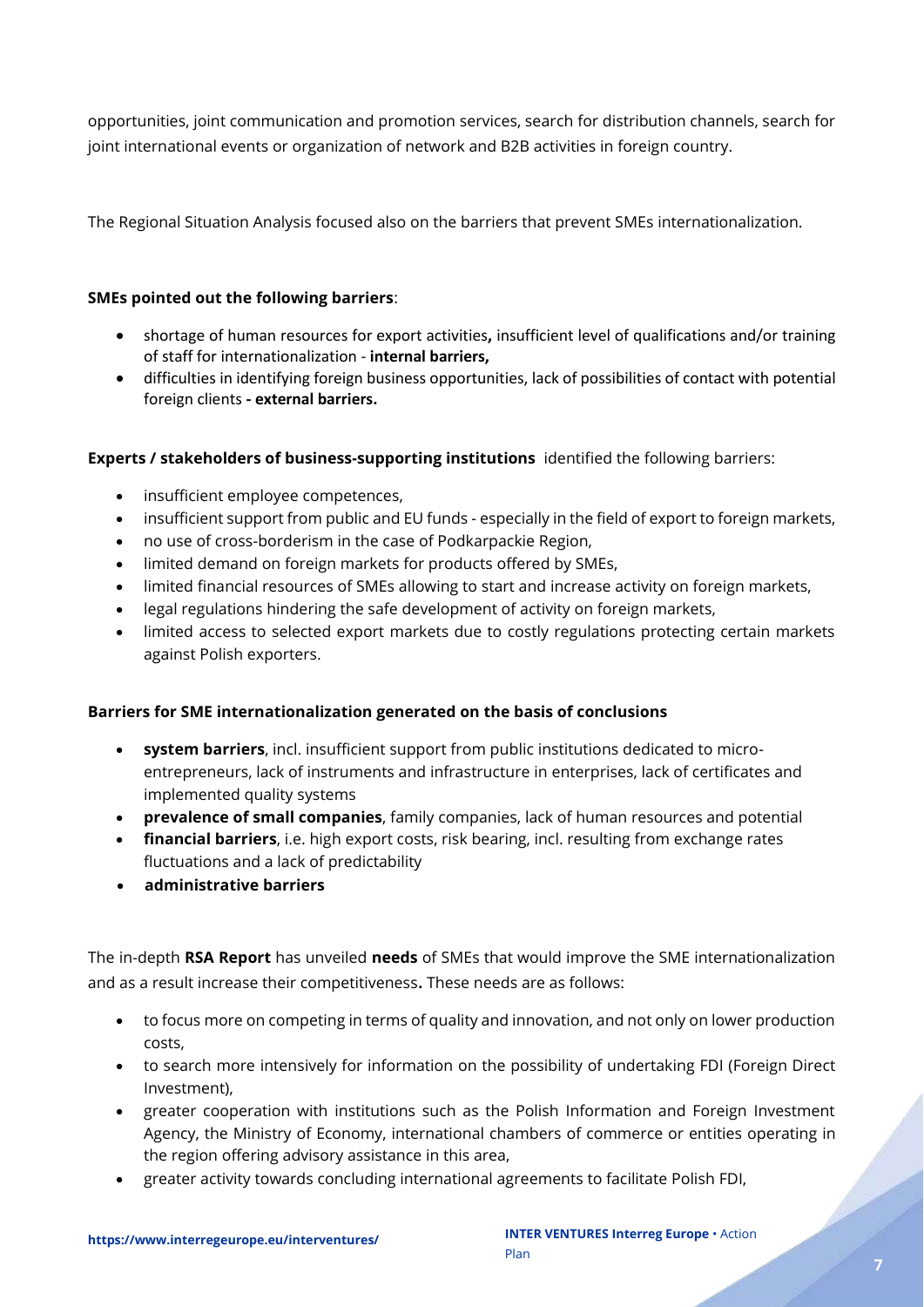- more effective information campaign on the possibility of foreign expansion more widely disseminated, especially among micro-enterprises,
- greater incentives for SME internationalization than before (the existing ones focused more on attracting FDI than on supporting capital exports), e.g. guarantees and insurance of loans for foreign direct investment, expanding information activities on foreign markets,
- greater state activity in the field of concluding agreements to facilitate Polish FDI,
- to increase expenditure on training in the processes of internationalization of the enterprise,
- to introduce facilitations for entrepreneurs that would ease procedures related to running an international enterprise,
- to enable possibilities of settling matters via the Internet should be increased,
- need to ensure equal opportunities, observe and enforce the principles of healthy competition, and to increase the scope of informing the entrepreneur about the applicable laws and regulations.

# <span id="page-7-0"></span>**4. Policy context**

### <span id="page-7-1"></span>**Overview**

#### **The Action Plan aims to impact:**

- ☒ Investment for Growth and Jobs programme
- ☐ European Territorial Cooperation programme
- $\Box$  Other regional development policy instrument

**Name of the Policy Instrument:** Operational Programme Knowledge Education Development 2014- 2020

**Body responsible for addressed policy**: Ministry of Development Funds and Regional Policy Podkarpackie Voivodeship Labour Office in Rzeszów

#### **Influence of the partner organization over the targeted Policy Instrument**

RRDA has no direct influence over **Operational Programme Knowledge Education Development for years 2014-2020.** However, based on the changed requirements (guidelines) of OP KED policy instrument the beneficiary (RRDA) created, submitted and on February 10<sup>nd</sup> 2021 received approval of implementing a new project. As such, the change has been reached already by the approval of the project. The call was announced in order to fight the pandemia crisis, which was a great opportunity to submit an application integrating the lessons learnt from INTER VENTURES which were gained by that time from the project. The other Polish partner ACEP neither has any influence over the **Operational Programme Knowledge Education Development for years 2014-2020.**

### <span id="page-7-2"></span>Issue addressed

**Evaluation of the current operation of the policy, functioning of the policy**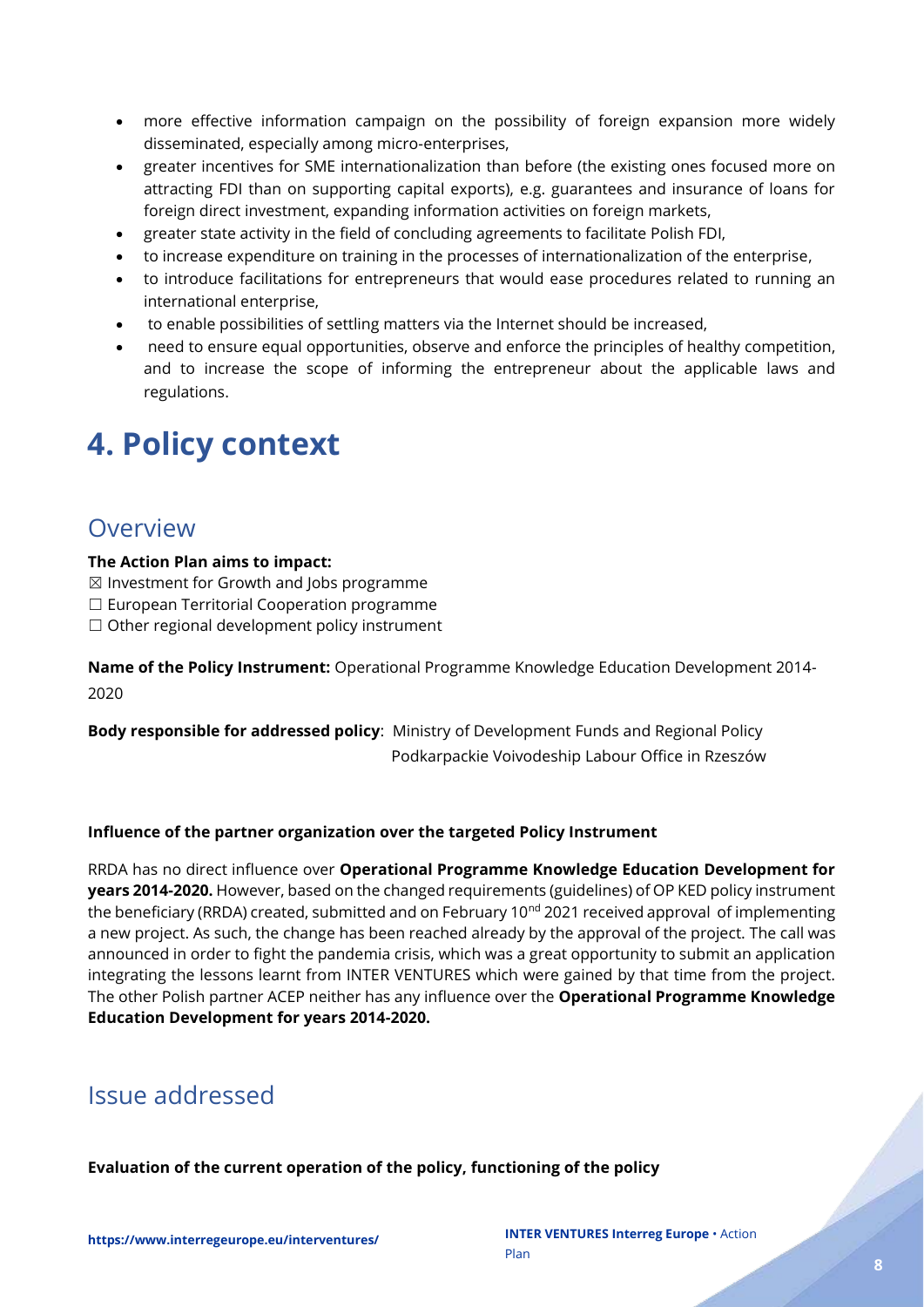The revised OP KED 2014 - 2020, supplemented with measures to combat the COVID-19 epidemic and its effects, has been approved by the European Commission. On November 3, 2020, the Ministry of Funds and Regional Policy received formal notification of this decision. The changes introduced to the OP KED are related to the shifting of funds to activities aimed at preventing and counteracting the COVID-19 epidemic and mitigating its effects. They are  $ex\text{-}post$  - they confirm activities that have already been largely launched based on the opportunities created by Coronavirus Response Investment Initiatives (CRII and CRII +).

Following this, it is possible to finance:

- subsidies to employee remuneration (co-financing for entrepreneurs, individual entrepreneurs who do not hire employees, social economy entities and non-governmental organizations to cover part of remuneration for employees);
- grant and internship support, subsidized employment and professional activation for young people who lost their jobs as a result of the pandemic; purchase of equipment and personal protective equipment (e.g. masks, disinfectant liquid, etc.) for foster care facilities, in order to enable children to fully participate in remote learning;
- wage supplements for staff in long-term care facilities and the purchase of personal protective equipment and disinfectants;
- training for teachers in the field of distance education and other activities supporting remote education, social dialogue initiatives undertaken by social partner organizations to reduce the effects of the COVID-19 pandemic.

#### **Problem(s) with the Policy Instrument, problems to be targeted**

The Policy Instrument (OP KED 2014-2020) tackled in the present Action Plan is not the one originally targeted by RRDA. Therefore, no problems in relation to the topic of INTERVENTURES project, i.e. internationalisation of SMEs has been identified. The Instrument recently shifted it's focus towards COVID-19 crisis. The OP KED was modified to address the problems created by pandemic, that is why the new project included elements that can prevent COVID-19 economic consequences. Plenty of SMEs from different economy branches are struggling to survive on the market, they dissmiss their employees due to financial problems. The best example is present Action Plan project "Young people working on their own project" which participaction requirement is to be unemployed starting from March 1st, 2020 (after the pandemic had started).

#### **Indicator(s) measuring the success of policy influencing**

| Self-defined indicator               | Number of businesses receiving financial<br>support                                |
|--------------------------------------|------------------------------------------------------------------------------------|
| <b>Target value of the indicator</b> | 40 per project (in the frame of the "Young people<br>working on their own" project |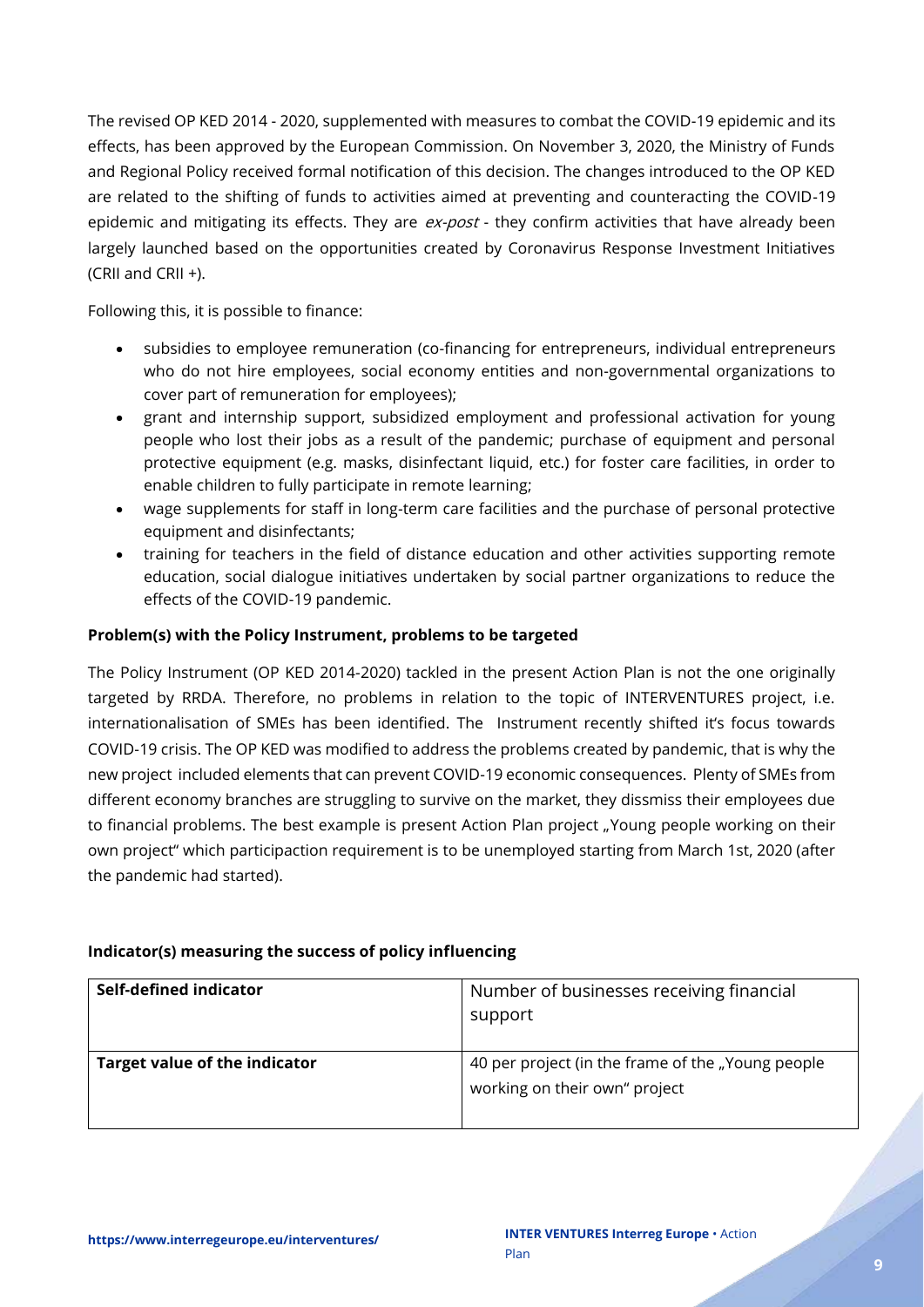#### **Description of the situation after the Policy Instrument is targeted**

"Young people working on their own", developed on the basis of Inter Ventures project good practices, will target to diminish some of the barriers indicated in t**he Regional Situation Analysis Report** conducted in the framework of INTER VENTURES project.

First of all, newly established entreprises will take advantage of financial support. According to the survey 80% of entrepreneurs did not use any financial form of support available within the past five years. Secondly, the project participants will gain new competences regarding the support in identifying foreign business opportunities. They will be assisted in how to find foreign contractors, choose the international market or obtain EU funding for internationalization activities. These competences/knowledge will be passed during the training programme. These activities will also contribute to increasing the rate of entrepreneurs taking advantage of non-financial support, which according to t**he Regional Situation**  Analysis Report is currently 94.6%. The new project "Young people working on their own account" was developed, approved and the contract with the Intermediary Institution (**Podkarpackie Voivodeship Labour Office in Rzeszów)** was signed on April 2021. The project is being implemented under the **Operational Programme Knowledge Education Development 2014-2020 (OP KED) and co-financed from ESF.** The outcome of the new project can be measured by the number of newly created enterprises (in total 40 new entities) that will increase Podkarpackie region competitiveness. Moreover, 48 people (project participants) will gain entrepreneurial skills as a result of taking part in trainings. The training programmes will include elements related to internationalization. Project participants will be advised on **the sources of funding** or the **forms of assistance** available in case of wanting to start a business abroad, for instance, in case of **export activities.** Project participants will also be provided with assistance in creating business plans targeting potential activity abroad. In addition, interested participants will have the possibility to meet with representatives of **European Enterprise Network (EEN)** and the **Investor Service Center (COI)** operating under RARR, who will help them find foreign contractors, choose the international market or advises on the possibility of obtaining EU funding for internationalization activities, e.g. Go to brand under the Intelligent Development Operational Programme for years 2014-2020 or Internationalization under Operational Programme Eastern Europe for years 2014-2020

# <span id="page-9-0"></span>**5. Details of the Action envisaged**

# <span id="page-9-1"></span>Action title: Young people working on their own

### <span id="page-9-2"></span>Nature of the action:

**The actions of the project:** improving the entrepreneurial competences (in the form of trainings) of 48 professionally inactive young people aged 18-29, including disabled people living in the Podkarpackie Region who lost employment after March 1st, 2020 as well as improving the labor market situation of 40 people who will start their business by June 30, 2023. 40 out of 48 project participants **will be granted non-returnable funds** to start business activity, plus a **small amount distributed each month for the**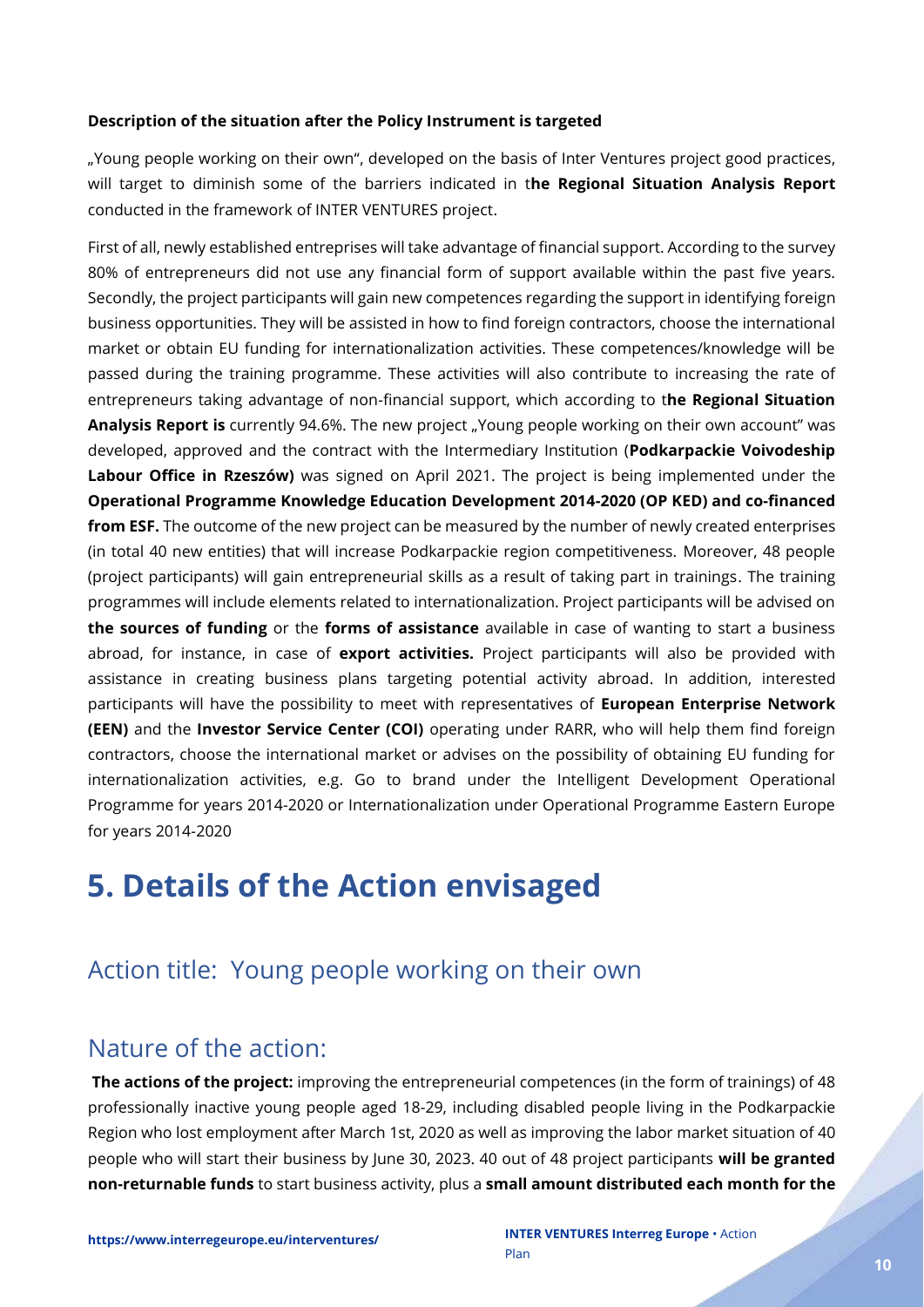**period of six months to cover the business management costs**. Female participants will be granted additional points during project recruiting process to encourage their entrepreneurship. Giving women advantage over man in receiving the grants (additional points awarded for being a woman). The training programmes will include elements related to internationalization. Project participants will be advised on **the sources of funding** or the **forms of assistance** available in case of wanting to start a business abroad, for instance in case of **export activities.** Project participants will be provided with assistance in creating business plans targeting potential activity abroad. In addition, interested participants will have the possibility to meet with representatives of **European Enterprise Network (EEN)** and the **Investor Service Center (COI)** operating under RARR, who will help them to find foreign contractors, choose the international market or advise on the possibility of obtaining EU funding for internationalization activities, e.g. Go to brand under the Intelligent Development Operational Programme for years 2014-2020 or Internationalization under Operational Programme Eastern Europe for years 2014-2020.

The action will contribute to diminishing unemployment caused by SARS CoV2, reducing gender inequalities and, most importantly, increasing competitiveness of Podkarpackie region. One of the PI goals is to support strategic management of enterprises and build a competitive advantage on the market. This action will increase the number of SMEs as well as the competitiveness among them. **The more enterprises, the more competitive offers/prices/services they provide.**

# <span id="page-10-0"></span>Linkage between the Action and the Policy Change:

The action, namely, the development of a new project "Young people working on their own" is a policy change itself. The project will be implemented under **Operational Programme Knowledge Education Development 2014-2020 (PO KED)** and co-financed from **European Social Fund.** More details regarding the content of the project are presented above. The project was submitted, approved (10.02.2021) and the contract with the Intermediary Institution - Voivodship Labor Office in Rzeszów **–** was signed (04.2021).

The Policy Instrument owner is **Ministry of Development Funds and Regional Policy/Podkarpackie Voivodeship Labour Office in Rzeszów. The programme** supports the activation of unemployed people under 30, higher education, social innovation, mobility and transnational cooperation, reforms in the areas of employment, social inclusion, education, health and good governance. **Areas of support:** young people on the labor market, social innovations, development of transnational cooperation aiming at supporting Polish entities with foreign partners (e.g. developing new solutions/adapting solutions that are successfully used by other countries).

# <span id="page-10-1"></span>Good practice(s)

#### **Interregional exchange of experience**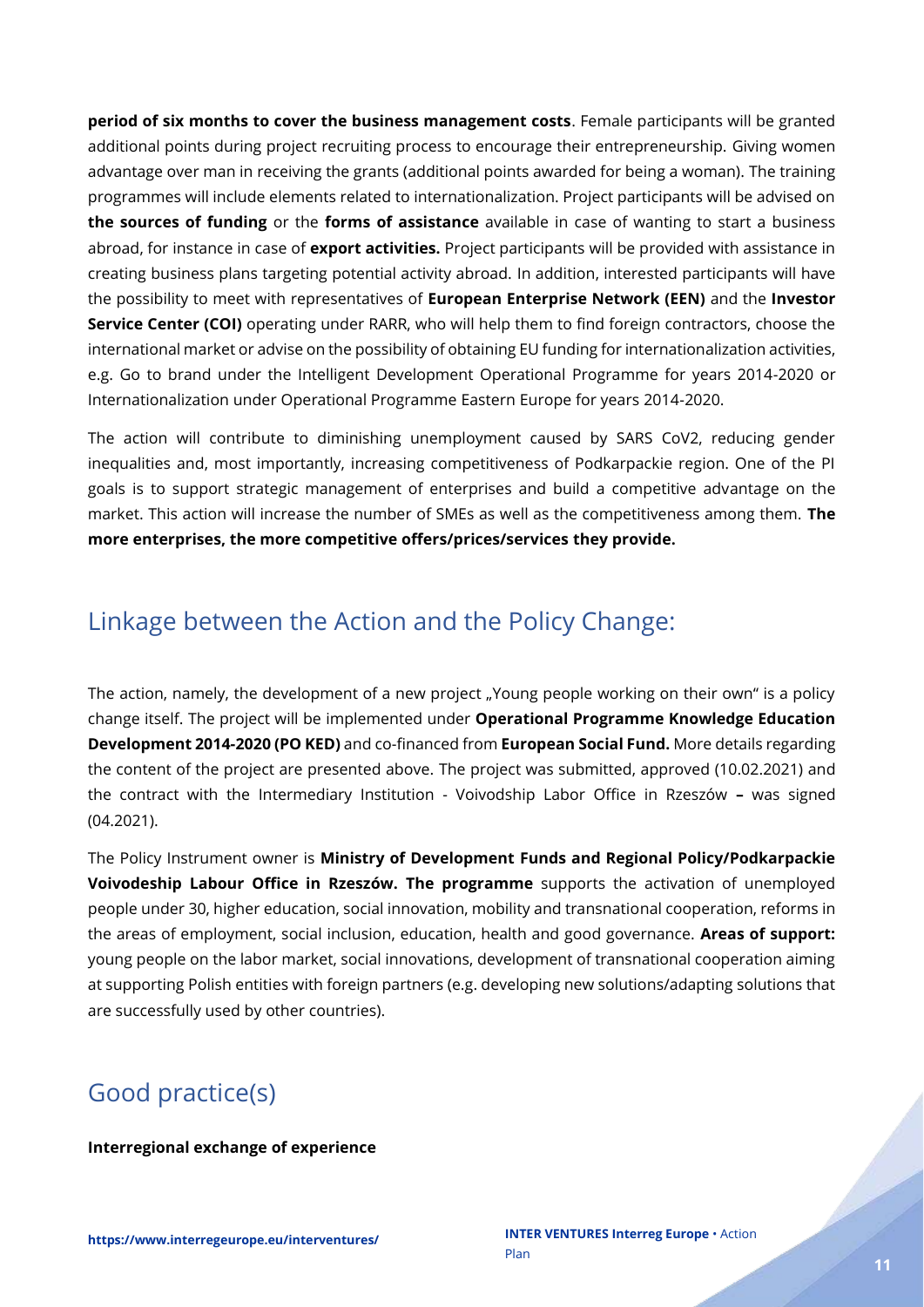The inspiration for developing a new project came from two Hungarian GPs **"Promoting women entrepreneurship within project "Partnership for all 2"** (institution in charge PORA Regional Development Agency of Koprivnica Krizevci Country) and **"Fostering value added business cooperation between SMEs operating on different sides of the Hungaran-Croatian border"** (institution in charge: HAMAG-Hrvatska agencija za malogospodarstwo, inovacijeiinvesticije as Lead Beneficiary of the project (Croatian Agency for SMEs, Innovations and Investments)) presented during the Knowledge Sharing Workshops.

#### **"Promoting women entrepreneurship within project "Partnership for all 2" description:**

Promotion and support of self-employment, especially women entrepreneurship in the Koprivnica Krizevci Countrylabour market. Main activities: encouraging entrepreneurship of 13 candidates for small value supports selected and awarded through public competition procedure. Boot camps for 24 people was organized (Themes: IT Boot camps and Taste the idea – food and tech bootcamps), which had goal to learn the basic entrepreneurial skills in topics defined for this purpose. Events which promote women entrepreneurship were organized and also payments for experts for human potentials, encouraging of entrepreneurship and women entrepreneurship as well as expert for employment were financed through the project.

#### **"Fostering value added business cooperation between SMEs operating on different sides of the Hungary-Croatia border"**

Non-refundable grant is provided for consortia of at least 2 SMEs, at least one from each country to develop join product, technology or service, processes and productive capacities or carry out common marketing activities. A two-step selection process is being operated. Support is provided by Country Development Agencies (HR) and Enterprise Development Agencies (HU) to promote the scheme and carry out specific B2B consulations to identify the potential SMEs and develop project concepts. Separate project development and management support is also given for partners receiving funding.

#### **Transferred elements**

#### The good practice **"Promoting women entrepreneurship within project"Partnership for all 2"**

encourages entrepreneurship and women entrepreneurship, will be partially implemented in the Podkarpackie region via the transfer of the following elements: supporting self-employment especially among unemployed persons, providing trainings in entrepreneurial skills, and encouraging women's entrepreneurship. The GP elements will be implemented through incorporating them into new project "Young people working on their own".

The good practice **"Fostering value added business cooperation between SMEs operating on different sides of the Hungary-Croatia border"** will be partially implemented by providing **nonrefundable grant to start newly-created entities being the result of the project actions.**

**Originally the GP aimed at providing non-refundable grant for consortia** of at least two SMEs, at least one from each country to develop join product, technology or service, processes and productive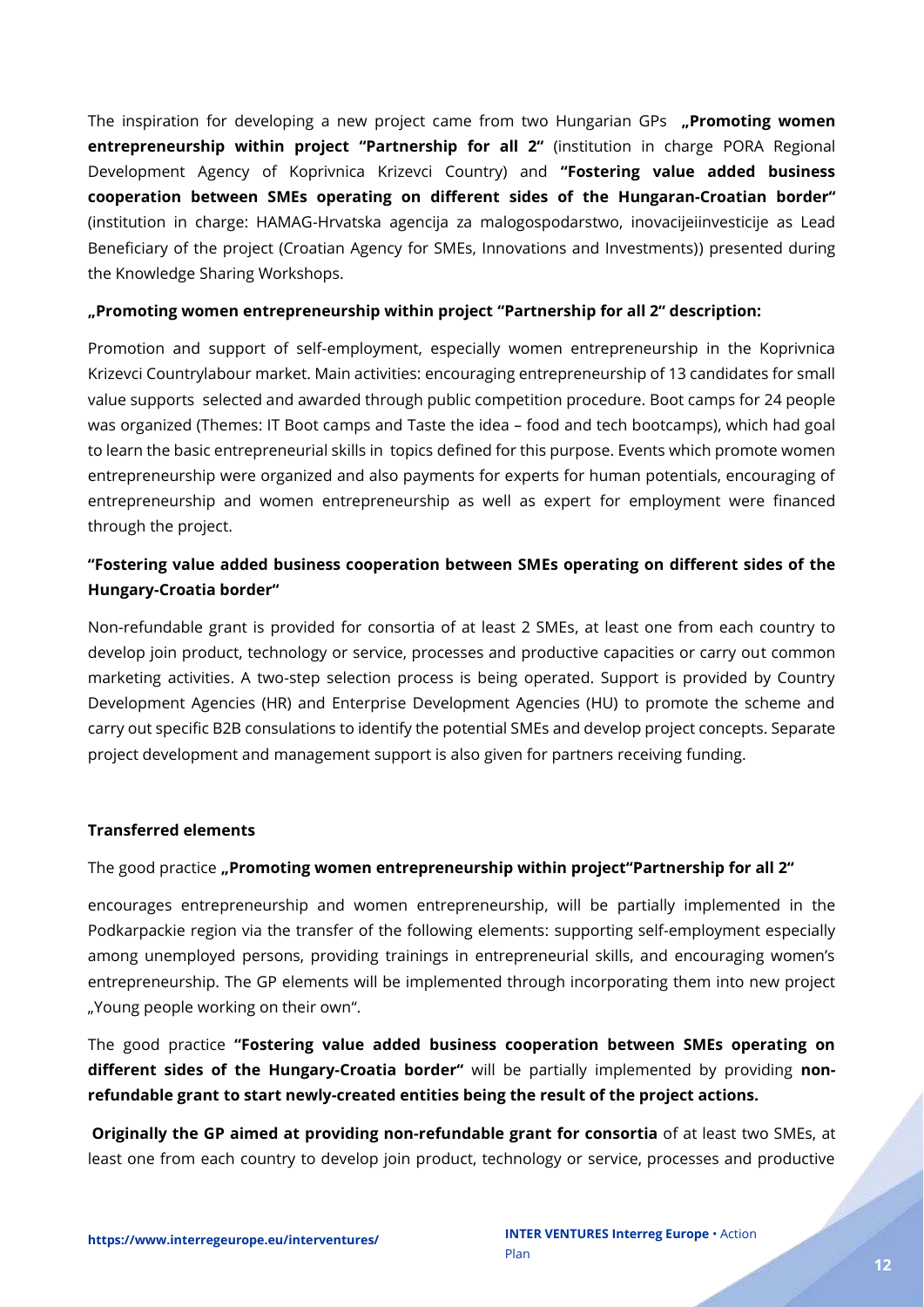capacities or carry out common marketing activities. As distinct from the GP, the non-refundable grants will be awarded to start newly-created entities being the result of the project actions.

#### **Stakeholders involved**

#### **The Ministry of Development Funds and Regional Policy– Managing Authority**

Responsibility: efficient and correct implementation of the funding program - both as a whole and at the level of individual projects, issuing guidelines, recommendations and manuals on various aspects related to the implementation of the program, conducting information and promotion activities.

**Voivodship Labor Office in Rzeszów: Intermediary Institution:** Responsibility: selection of projects for co-financing; signing contracts for project co-financing and monitoring the progress of program implementation and verification of achieved goals, ordering payments to beneficiaries and verification of the correctness of their expenses, as well as information and promotion activities.

**Rzeszow Regional Development Agency: Implementing Institution:** Responsibility: preparing, submitting and implementation of the project "Young people working on their own"

| <b>Cost of the action:</b> | Project budget: 432,808.47 EUR               |  |  |
|----------------------------|----------------------------------------------|--|--|
|                            |                                              |  |  |
| <b>Resources:</b>          | The project is co-financed in 95% by the     |  |  |
|                            | European Social Fund and in 5% as the RRDA's |  |  |
|                            | own contribution                             |  |  |

### <span id="page-12-0"></span>Action steps and activities

| <b>Action steps</b>           | <b>Responsibility</b>          | <b>Timeline</b>          | <b>Estimated cost of</b> |
|-------------------------------|--------------------------------|--------------------------|--------------------------|
| (what will be done)           | (Who will do it -              | (start and end           | the action step          |
|                               | reference to the               | dates)                   |                          |
|                               | stakeholder                    |                          |                          |
|                               | involvement)                   |                          |                          |
| <b>1.</b> Announcement of the | <b>Intermediary</b>            | 2020-09-14<br>2020-09-25 | No possibility of        |
| call for applications for co- | <b>Institution: Voivodship</b> |                          | estimating the cost of   |
| financing the                 | Labor Office in Rzeszów        |                          | those steps, mostly      |
| implementation of             |                                |                          | staff work               |
| projects under the            |                                |                          |                          |
| competition procedure         |                                |                          |                          |
|                               |                                |                          |                          |
| 2. Project Development        | Implementing                   | 2020-09-14<br>2020-09-25 |                          |
|                               | <b>Institution: Rzeszow</b>    |                          |                          |
|                               | Regional Development           |                          |                          |
|                               | Agency                         |                          |                          |